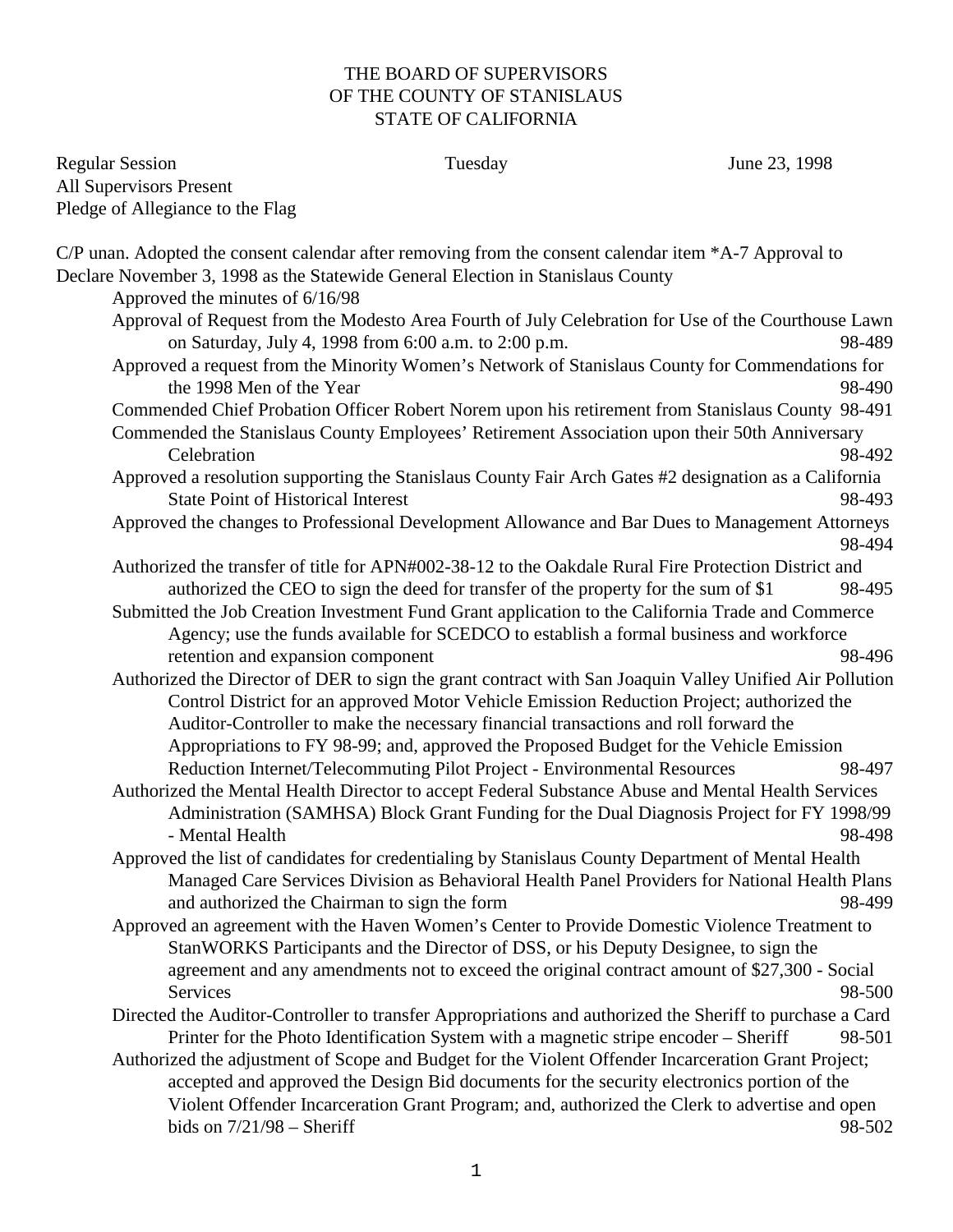- Approved an agreement with Scenic Faculty Medical Group to provide Disability Assessment Services to StanWORKS Participants and authorized the Director of DSS, or his Deputy Directory Designee, to sign the agreement and any amendments not to exceed the original contract amount of \$124,000 - Social Services 98-503
- Approved accepting contract amendment #GAAP-7078 with the California Department of Education for administration of Fiscal Year 1997/98 Child Care and Development Grant General Funds; and authorized the Director of DSS, or his Deputy Directory Designee, to sign the agreement and any amendments not to exceed the original contract amount of \$49,863 - Social Services 98-504
- Approved contract CO#1 for the Salado Creek Improvement Project contracted with George Dakovich & Son of Fresno, CA; authorized the Auditor-Controller to increase Appropriations and Estimated Revenue by \$199,200 in the Project Account for a total estimated contract cost of \$4,958,404 98-505
- Approved contract CO# 2 and Final Contract Cost for the Empire to Johansen High School Bike Lane Project with Agee Construction of Clovis, CA for a final contract cost of \$161,919.27 98-506
- Approved a Master Engineering Design Services with Garcia-Davis-Ringler Engineering of Ceres; approved a design contract for the Albers Road Widening Project in the amount of \$199,500; authorized the Auditor-Controller to increase Appropriations by \$205,000 in the Albers Road Widening Project to offset the costs of Engineering Services and Preliminary Title Reports; and, authorized the Auditor-Controller to increase Appropriations in the Carpenter Road Realignment Project Account by \$12,000 to offset the cost of engineering services and preliminary title reports and make accounting adjustments as necessary to complete the design work on both projects

- Approved the purchase of Fixed Asset Software for sign inventory, pavement inventory, and bridge inventory in the amount of \$8,000 from Carte Graph and authorized the Auditor-Controller to make the monetary transfer 98-508
- Approved the Salida Planned Development Park Account expenditure to Kencor Development and authorized the Auditor-Controller to issue a warrant in the amount of \$3,500 payable to Kencor Development 98-509

S/P unan. Declared 11/3/98 as the Statewide General Election in Stanislaus County 98-510

P/S unan. Authorized the Chairman, the CEO and the Sheriff to sign a contract with the City of Waterford for the Sheriff to provide General Law Enforcement Services; amend the Salary and Position Allocation Resolution to add to the Sheriff for the life of the Waterford contract for six Deputy Sheriff/Corner and one Legal Clerk II; directed the Auditor-Controller to set up a new Budget Unit; establish Appropriations and Estimated Revenues for the Waterford Operations in the 98/99 Proposed Budget; authorized the CEO and Sheriff to sign any and all additional documents or letters of agreement to implement the contract; authorized the Sheriff to grant permanent status to the former Waterford employees who successfully complete a minimum six months of probationary service; and, authorized the CEO to make health care benefit coverage effective on the first day of County employment – Sheriff 98-511 (1-112

C/M unan. Authorized the Mental Health Director to accept Federal Substance Abuse and Mental Health Services Administration (SAMHSA) Block Grant Funding for the Interagency System of Care for Children (AB 3015) for Fiscal Year 1998/99 - Mental Health 98-512 (1-960

M/P unan. Authorized staff to prepare the 1998 Community Development Block Grant Planning and Technical Assistance Application Design 98-520 (1-1865

<sup>98-507</sup>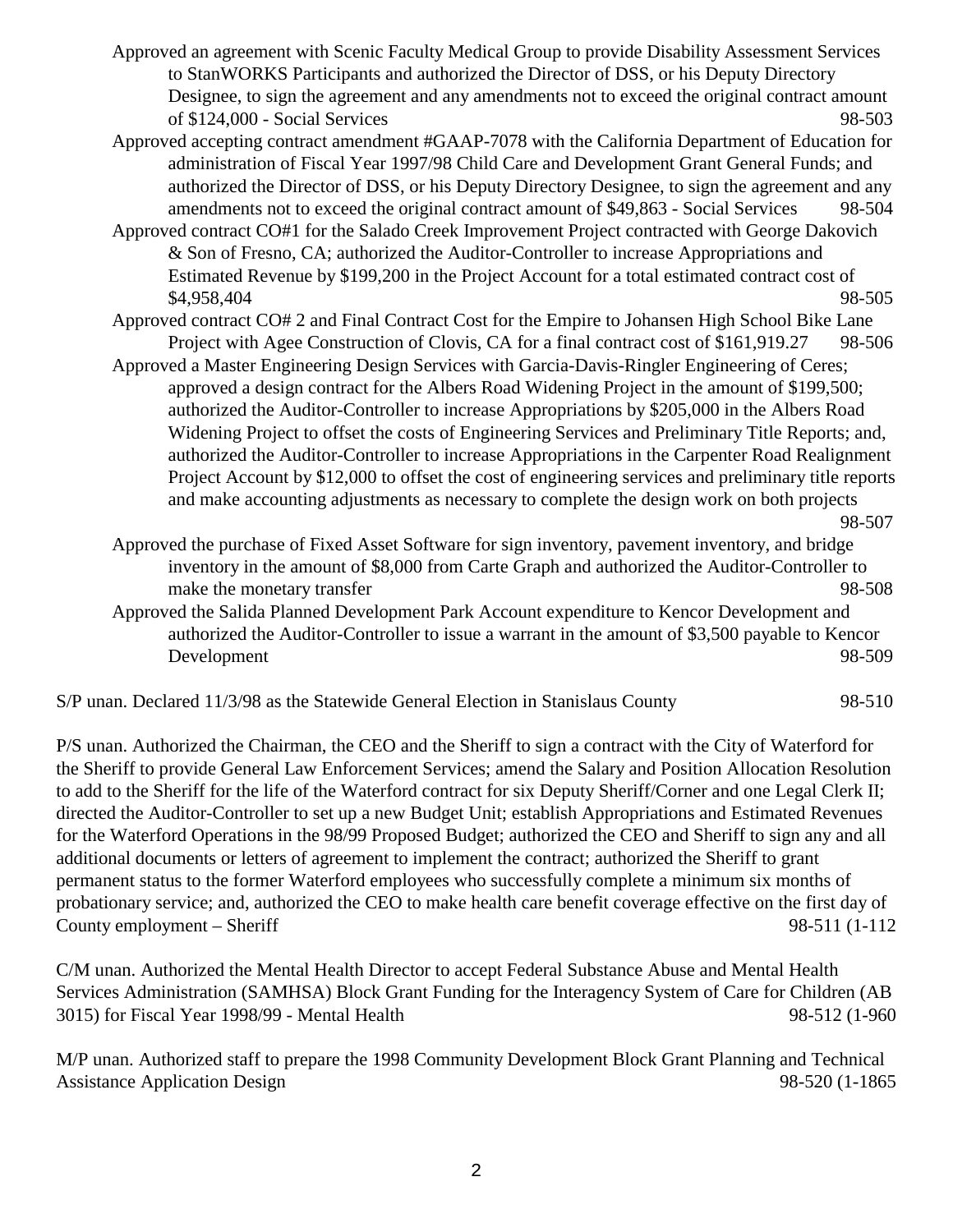S/C unan. Adopted the Proposed Budget for 1998-99; directed the CEO in consultation with Department Heads to further develop policy issues and related recommendation for consideration by the Board during the public hearing on the 1998-99 Final Budget; authorized the CEO and the Auditor-Controller to make any necessary technical corrections to comply with the requirement of the law to establish the Proposed Budget for 1998-99 including transition from the old accounting system (FAMIS) to the new accounting system (ORACLE); amended the Salary and Position Allocation Resolution to reflect recommended staffing changes in the Proposed Budget; and, scheduled the public hearing for the approval of the Final Budget on Tuesday, 9/15/98 at 7:15 p.m. the hearing will be continued to Wednesday, 9/15/98 at 2:30 p.m. for staff and public comment98-521 (1-2770

S/P unan. Authorized the DSS to renew its Memorandum of Understanding between the Department of Social Services and the Counties of Merced, Riverside, and San Bernardino for membership in Consortium IV and Planning activities relating to the Statewide Automated Welfare System; authorized the Director of DSS, or his Deputy Director Designee, to sign the agreement and non-financial amendments; and, authorized expenditure of funds for business process reengineering 98-513 (2-2679)

M/P unan. Authorized the Department of Social Services to renew contracts with various local providers for Fiscal Year 1998/99 and authorized the Director of DSS, or his Deputy Director Designee, to sign the agreements and any amendments not to exceed the original contract amounts 98-514 (2-2336

P/C unan. Directed the County Clerk/Recorder to deposit \$23 of each Marriage License fee collected into the Domestic Violence Trust; directed the County Municipal Courts to deposit a percentage of fines collected Domestic Violence cases into the Domestic Violence Trust; continued to designate Haven Women's Center for Stanislaus County; approved the agreement DSS and Haven Women's Center of Stanislaus for referral of Victims and Disbursement of funds; and, authorized the Director of DSS, or his Deputy Director Designee, to sign the agreement and any amendments not to exceed the amount collected, estimated at \$63,000 98-515

Recessed at 10:07 a.m.

Reconvened at 10:16 a.m.

S/M (4-0)(Caruso abstained) Accepted the report regarding Modesto Tallow and recommended that the Air District continue their monitoring efforts to ensure that Modesto Tallow meets their Plan of Corrective Action that results in a reduction of odors - Environmental Resources 98-516 (2-2036

S/P unan. Approved setting a public hearing on 8/18/98 at 7:15 p.m. to consider the introduction of a Biosolids Ban Ordinance consistent with the Board's discussion on  $6/23/98$  98-517 (3-180

C/M unan. Approved the contract between the City of Ceres and Stanislaus County for the provision of Building Inspection and Plan Checking Services by the County for the City of Ceres; authorized the Chairman to execute the said agreement; and, amended the Salary and Position Allocation Resolution to reflect the changes in staff 98-518 (3-2696

S/C unan. Approved the introduction and waived the first reading of Ordinance amendment C.S. 673 to Section 2.04.030 of the Personnel Code regarding Board of Supervisors compensation 98-519 (4-2924

Accepted a copy of the 1997-1998 Stanislaus County Civil Grand Jury Final Report

Referred to the Department of Environmental Resources a copy of the Cal/EPA State Water Resources Control Board Division of Water Quality request for proposal